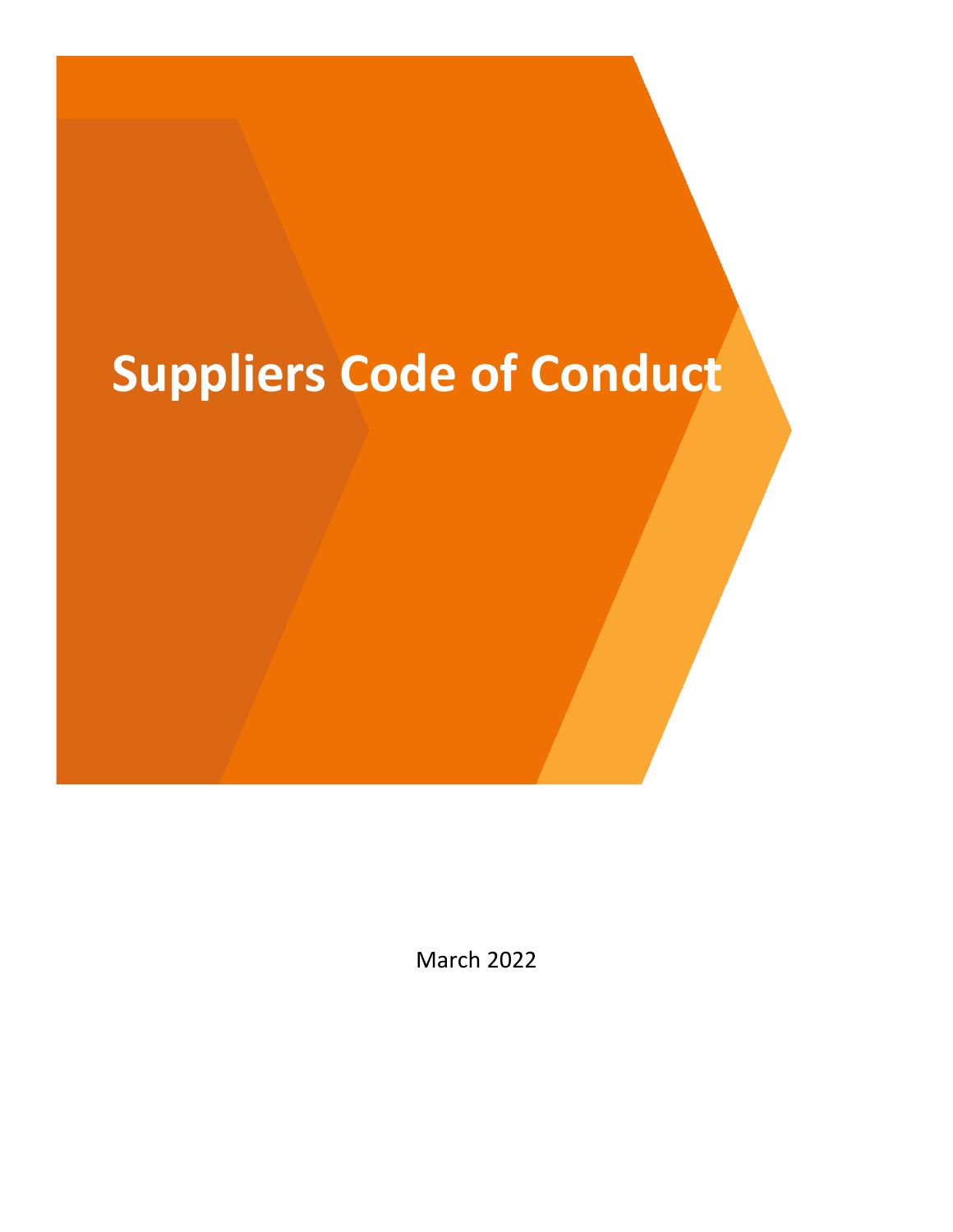

# **Introduction**

Having signed up to the UN's Global Compact, Etex is committed to work towards sustainable development goals. Our suppliers are vital partners in supporting the entire supply chain and we care about the way they do business. Therefore, Etex decided to implement a Suppliers Code of Conduct (the "**Code**"). The Code is not only addressing the issues covered by the UN Global Compact in the areas of human rights, labour, environment, and anti-corruption, but also more generally the key principles in Etex's own Code of Conduct.

#### **As a condition of doing business with Etex we expect all suppliers to operate in a manner that meets or exceeds our minimum requirements**.

Reaching some of the standards from this Code is a dynamic rather than static process and Etex encourages suppliers to continually improve their processes accordingly and to have established clear goals to comply with the standard set forth in this Code. Suppliers should also actively review, monitor and modify their management processes and business operations to align with this Code. **Should a supplier not be in a position to confirm its compliance with any of the Code's standards, it should inform Etex Group Purchasing for further assessment.** 

# **1. Etex's suppliers**

Etex selects its suppliers using objective criteria, including but not limited to products, price, services, and ethical/responsible business conduct. Suppliers should be quality-driven, innovative, efficient and must be law-abiding. **All Etex suppliers must adhere to good ethical practices and internationally recognised standards of responsible business conduct and fully commit to the recommendations contained in this Code**. Failure to do so may lead to the termination of the contract between the supplier and Etex.

Etex expects its suppliers to continuously improve social and environmental performance and strive to meet or exceed international and industry best practices. Etex encourages Suppliers to work with their own suppliers and subcontractors to ensure that they also strive to meet the standards of this Code.

# **2. Suppliers' commitment to Safety, Ethics, Law and Regulations**

Etex's suppliers must behave safely and ethically at all times, and they must comply with all laws and regulations, industry standards and all other relevant legal directives applicable in the jurisdictions in which they operate.

Where differences arise between the provisions of any local and national law and the principles set out in this Code, the stricter standard or provision offering the greater protection for employees and communities, should be applied.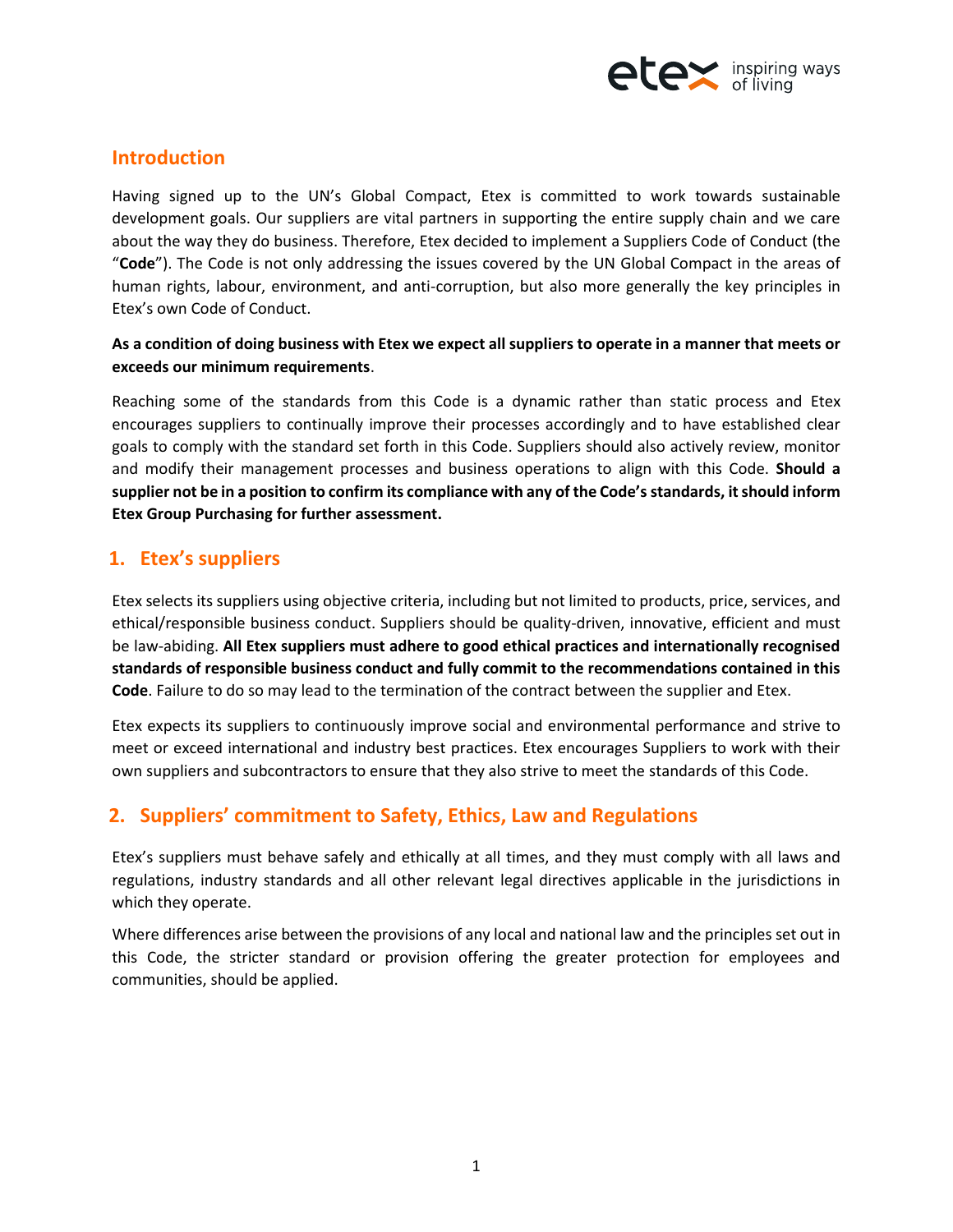

# **3. Human Rights, Labour and Workplace Conditions**

Etex does not tolerate human rights violations and support the relevant national laws and the applicable provisions of the Universal Declaration of Human Rights, International Covenant on Civil and Political Rights, the International Covenant on Economic and Social Rights as well as the principles concerning fundamental rights in the 1998 International Labour Organization Declaration on Fundamental Principles and Rights at Work. Etex requires all of its Suppliers to treat their workers with trust, dignity, respect, fairness and equity.

As a minimum, Etex expects its suppliers to respect the following fundamental concepts:

- **No child labour and respecting minimum age level;** The use of child labour is strictly prohibited.
- **No forced or compulsory labour** and ensuring that forced, compulsory labour, or any form of slavery does not exist in their organisations. All employment must be voluntary.
- **Employment standards:** Suppliers must support the application of fair and just remuneration. Suppliers should observe standards of employment and industrial relations no less favourable than those of similar employers in the country when it comes to compensation and working time arrangements.
- **Freedom of association and right to collective bargaining:** Suppliers must recognise the freedom of association and collective bargaining within the applicable legal framework.
- **No harassment:** Suppliers are expected to have committed to a workplace free from harassment and abuse. Suppliers are expected not to threaten workers with, or subject them to, unlawful or inhumane treatment. This includes, but is not limited to, abuse and harassment which can be verbal, physical, sexual, or psychological.
- **Workplace diversity:** Suppliers should uphold the elimination of discrimination in respect of employment and occupation. In doing so, Suppliers should encourage the diversity of their workforce. Decisions relating to hiring, job assignment, discharge, pay and benefits, promotion, transfer and relocation, termination, training and retirement are not influenced by factors such as race, colour, religion, political opinion, gender, national or social origin, age, pregnancy, marital status, sexual preference, HIV status or disability (unless government policies promoting greater equality of opportunity or job characteristics require otherwise)

## **4. Occupational Health & Safety**

Suppliers must provide a safe and healthy workplace for their employees and contractors. Suppliers must be compliant with local and national laws and regulations on occupational work health and safety, and have the required permits, licenses and permissions granted by local and national authorities.

Suppliers must have documented health and safety policies and procedures in place together with an appropriate safety infrastructure and equipment. Suppliers are expected to commit to putting comprehensive safety standards, guidelines, systems and procedures based on best practices into place that may go beyond simple compliance with laws.

When on Etex sites, Suppliers must comply fully with all applicable Etex policies and directives. Consuming alcohol or illegal substances is strictly prohibited on all Etex premises.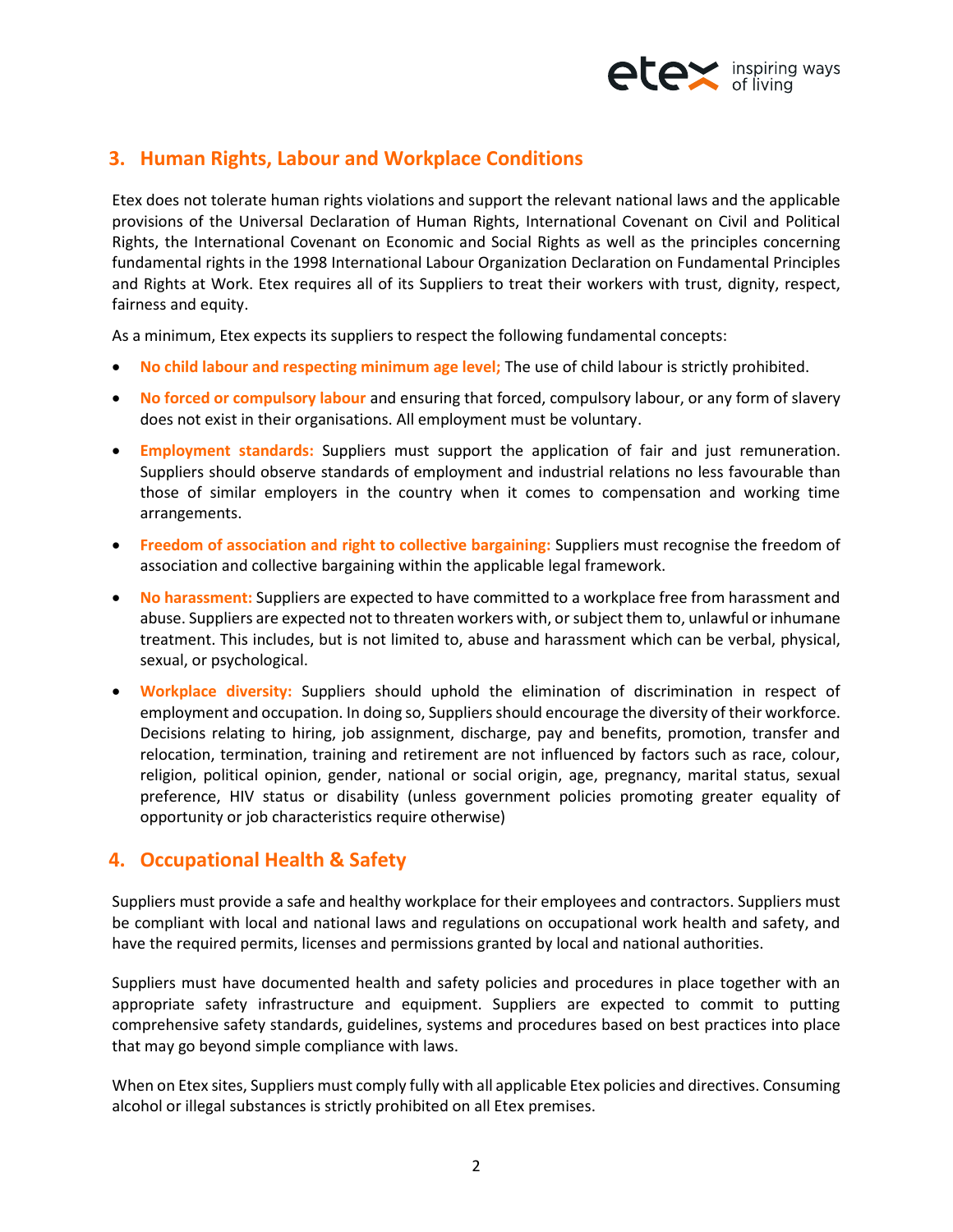

# **5. Compliance and Ethics**

Suppliers must not engage in, either directly or indirectly, fraudulent, corrupt, or unlawful activities. Suppliers should have appropriate policies and procedures in place to foster a culture of fairness, compliant and ethical behaviour, in particular to ensure compliance with applicable laws related to the below:

- **Preventing conflict of interests:** suppliers shall avoid any situations where a conflict of interest between the supplier and Etex may exist including interactions with an Etex employee that could create a conflict of interest with Etex employee's duty to act in the best interest of Etex. Suppliers shall disclose to Etex any potential or existing conflict of interest situation in its relationship with Etex.
- **Anti-bribery and -corruption:** Etex has a zero-tolerance approach to bribery and corruption. Suppliers must ensure that their employees do not offer, promise or give Etex employees any benefits aimed at obtaining an order or other preferential treatment in the context of business transactions. In the same way suppliers shall not request any inappropriate benefits from Etex employees. This obligation extends to all activities and are not limited to cases involving public officials. Offering or accepting occasional small gifts or hospitality (any form of entertainment) may be acceptable behaviour but should never be used to influence a decision which could be perceived as an act of bribery or corruption or lead to a conflict of interest.
- **Compliance with competition law:** Etex expects its suppliers to compete in a fair and open market and to comply with applicable competition laws. Suppliers must not engage in any anticompetitive conduct or take improper advantage of a possible market dominant position.
- **Fraud:** Suppliers should be committed to preventing all types of fraud by promoting a culture of integrity at all levels within its organization.
- **Compliance with anti-money laundering rules and sanctions:** Suppliers shall comply with all applicable laws and regulations aimed at preventing money laundering and economic and trade sanctions. Suppliers shall not lead Etex to be in violation with these rules.
- **Confidential information and personal data:** Suppliers must treat business correspondence with Etex confidentially. Confidential information, any protection-worthy data and the intellectual property rights of Etex must be properly safeguarded by suppliers. Suppliers must also comply with their obligations pursuant to applicable data protection laws.
- **Reporting line(s):** Suppliers must provide protection to their employees to report any suspected violation of their own code of business conduct (or equivalent).

## **5. Sustainability / Environment**

Etex recognises the need to protect the environment, properly manage resources and conduct its activities in a manner that contributes to the wider goal of sustainable development. Etex is committed to continual improvement in its environmental performance and resources management through the setting of objectives and targets aligned with our environmental strategic objectives. This is an integral part of Etex's commitment to Corporate Social Responsibility.